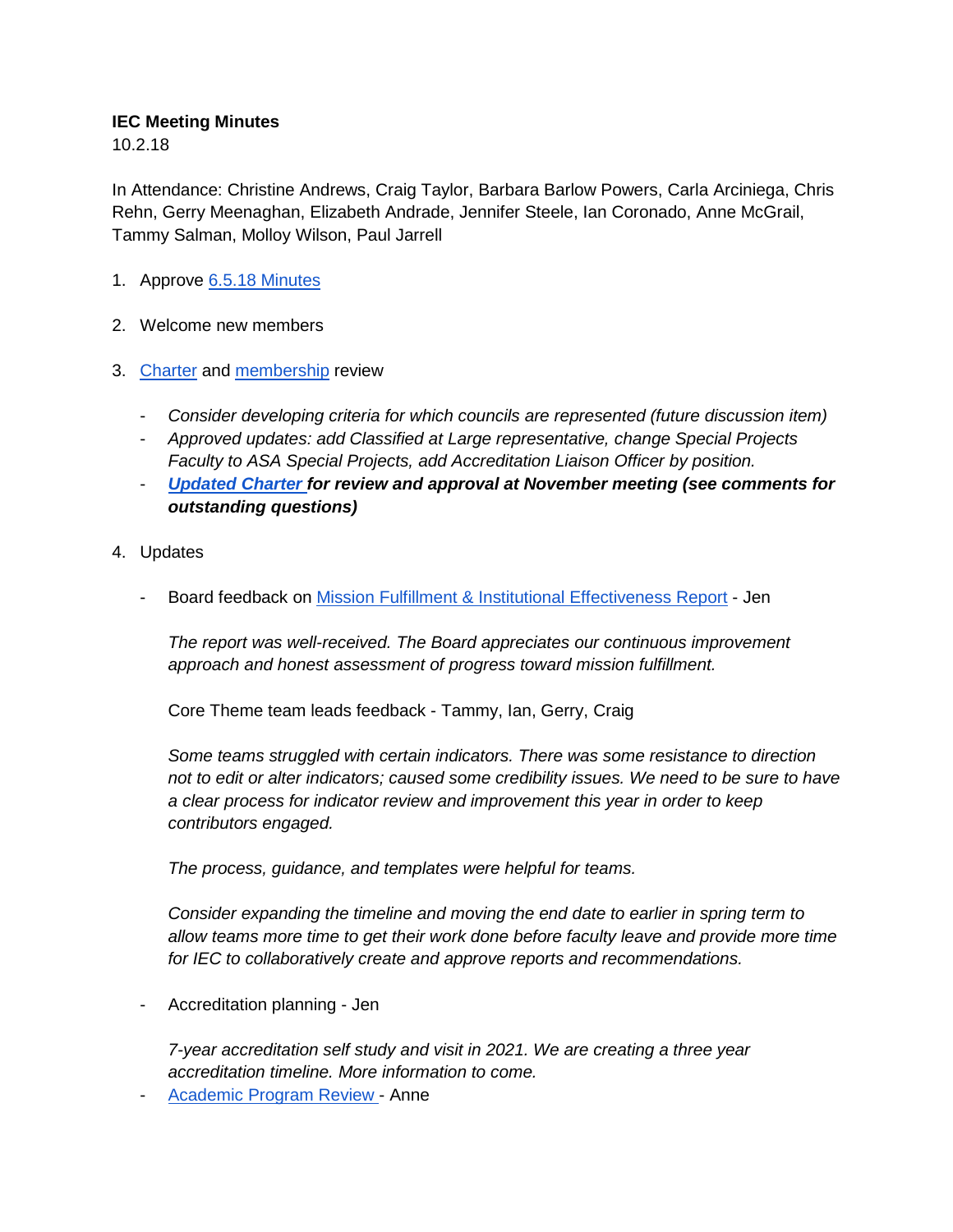*See above link to slides*

*Consider using recommendations focused around student success to pursue grant resources (could include funding for technology)*

- Assessment Team - Tammy

*Continuing discussions and work to integrate assessment work into program review; align cycles*

- [Governance Task Force](https://blogs.lanecc.edu/governance/links-resources/) - Jen

*See blog for work plan, notes, resources*

*This work can have a significant impact on institutional effectiveness at the college*

*Task Force will be bringing recommendations to College Council and the Board in March/April*

- Other…
- 5. 2018-2019 Work Plan
	- Core Theme teams *Team membership, indicators/language, data, thresholds*
	- Reports to IEC *Do we want to ask planning groups to submit reports again this year? What was the utility?*
	- Communications and outreach
	- Follow up on recommendations from 2018 Mission Fulfillment and Institutional Effectiveness Report
	- 2019 Mission Fulfillment and Institutional Effectiveness Report
	- High level assessment of the system (per charter). Monitor the process. *See NWCCU standard 4 for guidance/ideas*
	- Review NWCCU reporting requirements